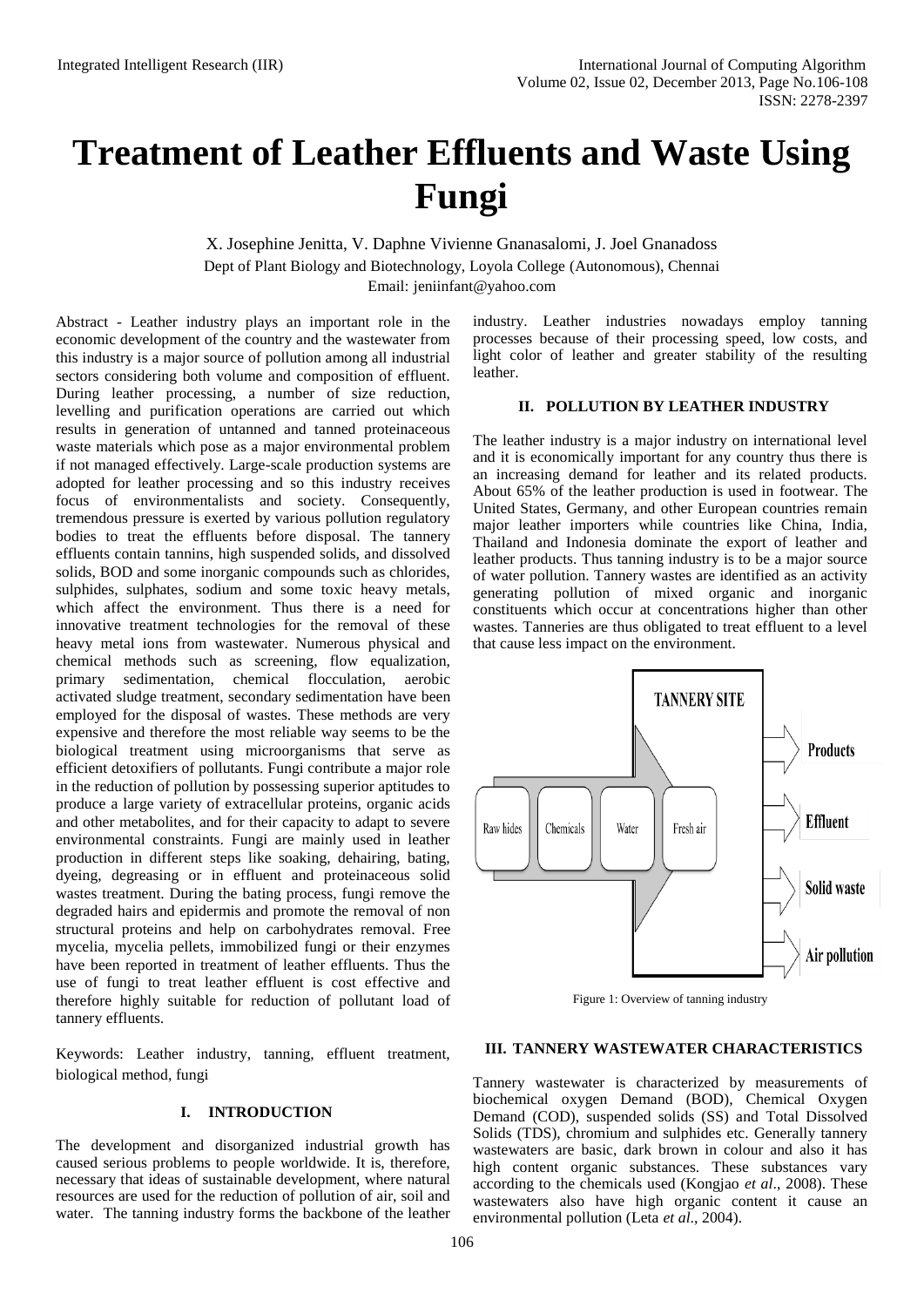## **IV. TREATMENT OF LEATHER EFFLUENTS**

Two methods are involved in the treatment of leather. They are physiochemical method and Biological method

### 4.1. Physiochemical method

Physiochemical method is also called as conventional method. Various physiochemical techniques are used in tannery wastewater treatment. Some conventional methods used include coagulation and activated carbon adsorption. But these processes are very expensive.

## 4.2. Biological treatment

Compared to the conventional method Biological treatment of wastewater is more favourable and also the cost effective method. Various microorganisms take part in reducing the pollutant content (Eddy 2003). Based on the oxygen utility biological treatment is classified into two types (aerobic treatment and anaerobic treatment). Aerobic treatment of tannery wastewater reduces chemical oxygen demand (COD) by 60- 80% and the biological oxygen demand (BOD) reduction is 95%. The efficiencies of removals are much higher than conventional aerobic systems (Ganesh *et al.*, 2006). Anaerobic treatment of wastewater converts the organic pollutants into a small amount of sludge and large amount of biogas (methane and carbon dioxide).

# **V. ENZYME IN WASTEWATER TREATMENT**

In recent years, the use of living systems such as microorganisms is used to degrade pollutants (Movahedin *et al*., 2006). Policies regarding permitted levels of pollutants and high costs of chemicals for pollutant removal have led to the development of many effective, yet simple biological methods. These biological treatment processes can be collectively categorized under 'bioremediation' of wastewater (Mohapatra 2006). Biological systems degrade target chemicals mainly due to their enzymes.

Hence enzymes, both intracellular and extracellular can be explored as means for wastewater treatment as they are highly specific and extremely efficient catalysts (Nelson and Cox, 2004) and can selectively degrade the target pollutant without affecting the other components in the effluent. Thus enzymatic treatment is suitable for effluents that contain relatively large amounts of the target pollutants. More importantly enzymes can operate under mild reaction conditions. In this respect, enzymes outperform the regular catalysts (transition elements like Cu, Ni). Thus enzymes are more acceptable due to their biodegradable nature (Adam *et al*., 1999).

### 5.1. Delivery systems for enzymes in effluent treatment

Enzymes are versatile and are delivered to the target effluent in different ways. The selected delivery system must be simple, efficient and suited for purpose. Special attention should be taken care that the mode of delivery does not affect enzyme activity.

5.1.1 Enzyme delivery by direct use of biological source Enzyme delivery is another method of treating the target effluent by introducing the cells or tissues which produces the enzyme into the effluent directly. This mode of enzyme delivery is adopted when suitably adapted strains of microorganisms are used to co-metabolize target contaminants or when the tissue producing the enzyme is introduced directly into the effluent.

## 5.1.2 Enzyme delivery as cell-free enzyme extracts

Enzymes are extracted from organisms and employed in wastewater treatment and are preferred for use over the intact organism, especially when the effluent to be treated contains pollutants which cannot support growth. The isolated enzymes could be used in either the pure form or as a crude extract. Enzymes also do not require a supply of nutrients for their growth and need not be acclimatized to the wastewater. Optimum treatment conditions are easier to standardize with isolated enzymes (Karam and Nicell 1997). The use of isolated enzymes also has an ease of handling and storage. The delivery of cell-free crude enzyme extract uses the least processed, yet functional form of the enzyme. The preparation of crude enzyme extracts typically includes simple processes such as grinding or homogenizing the source tissue in the presence of an appropriate buffer followed by filtration (Johnson and Pokora 1994). Crude enzyme extracts are preferred over pure enzymes because they are inexpensive.

# 5.1.3 Enzyme delivery in immobilized form

The function of an enzyme depends largely on their conformation. The conformation of an enzyme will change when exposed to harsh condition like high temperature, very low or high pH and high concentration of reaction. Enzymes may not function optimally under such drastic conditions which are often encountered in effluent streams (Karam and nicell 1997). Thus immobilization methods that can increase the reusability of enzymes by preventing the loss of enzyme during the course of the reaction and minimizing the loss of activity of enzymes under harsh treatment conditions have been developed. When an enzyme is physically confined to a certain region of space, retaining its catalytic activity with the capacity to be used repeatedly or continuously, then it is said to be immobilized (Pescod 1992). Compared to free enzymes, immobilized enzymes have many important advantages over the use of free enzymes including increased stability, localization, ease of handling, reusability and a consequent decrease in running cost (Karam and nicell 1997).

# 5.1.4 Enzyme delivery in the form of different nanoparticles

Use of nanotechnology in wastewater treatment is gaining importance in the recent years as it offers more effective methods to decontaminate xenobiotics in the environment. Nanoparticles have a very large surface area to volume ratio, high reactivity and sequestration properties which have immense potential for use in wastewater treatment. Remediation of waste streams containing dyestuffs, cleaning up of heavy metals from contaminated soil and water by absorption and sequestration are possible using nanoparticles. The use of nanoparticles in Reactive Remediation Technology is of great interest to wastewater treatment, since it involves the complete degradation of contaminants to harmless products such as carbon dioxide and water (Fulekar 2010).

The remediation of contaminated wastewater can be achieved by using a combination of enzyme technology and nanotechnology known as the SEN, i.e., Single Enzyme Nanoparticle (Watlington, Emerging 2005). A SEN may be described as an armored enzyme surrounded by a protective 'cage' like a silicate shell which is linked with its surface. The active site can be kept chemically accessible to maintain the functionality of the enzyme even when it is covered by the